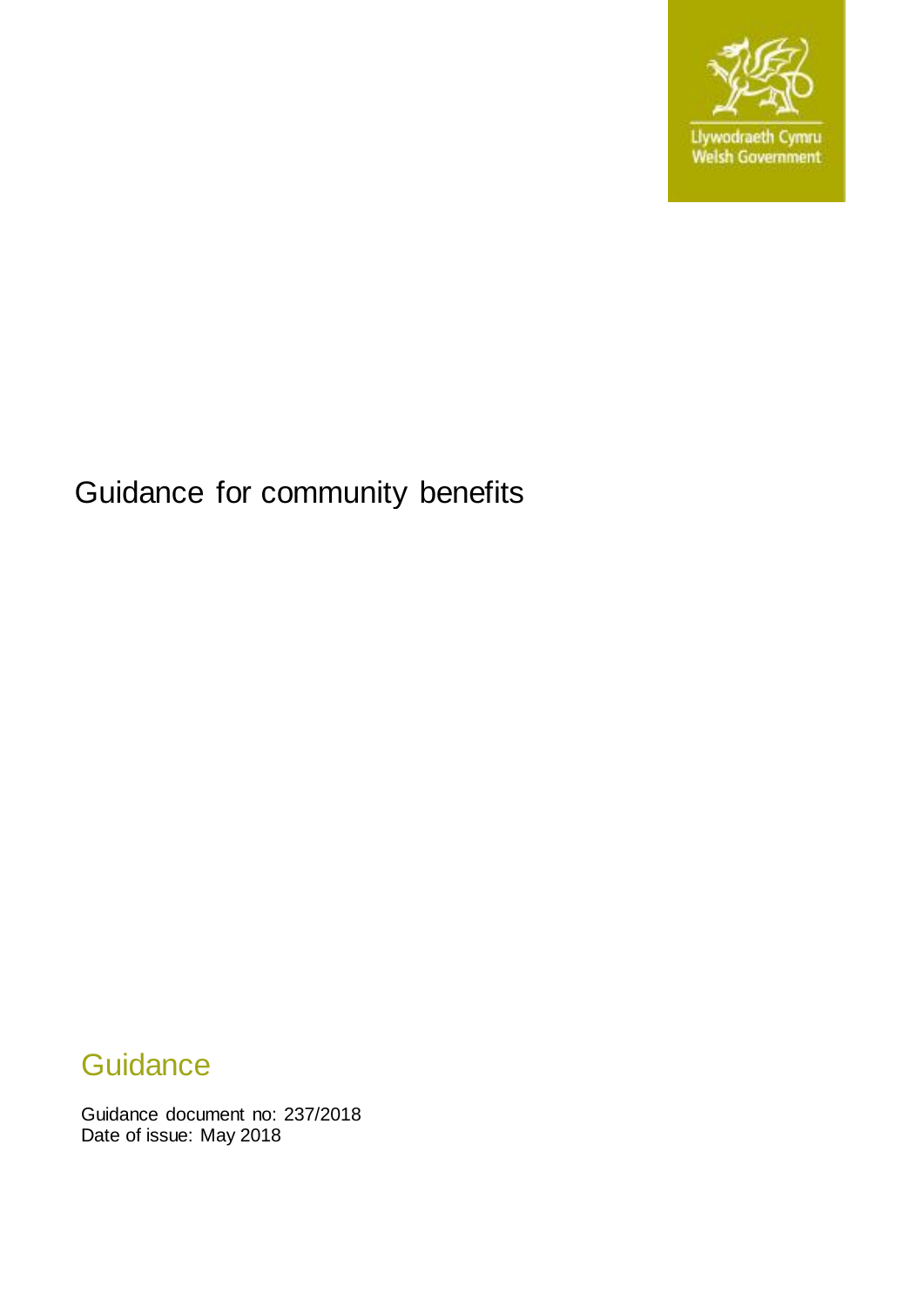# **Guidance for community benefits**

| <b>Audience</b>            | This guidance is aimed at local authorities, diocesan<br>authorities, further education institutions and higher<br>education institutions.                                                                                                                                   |
|----------------------------|------------------------------------------------------------------------------------------------------------------------------------------------------------------------------------------------------------------------------------------------------------------------------|
| <b>Overview</b>            | The guidance and templates will assist those<br>responsible for community benefits for approved<br>projects under the 21 <sup>st</sup> Century Schools and<br>Education Programme.                                                                                           |
| <b>Action required</b>     | The guidance should be used when capturing<br>community benefits for approved projects under the<br>21 <sup>st</sup> Century Schools and Education Programme.                                                                                                                |
| <b>Further information</b> | Enquiries about this document should be directed to:<br><b>Education Business Planning and Governance</b><br>The Education Directorate<br><b>Welsh Government</b><br>Cathays Park<br>Cardiff<br><b>CF10 3NQ</b><br>Tel: 03000 255294<br>e-mail: 21stcenturyschools@gov.wales |
| <b>Additional copies</b>   | This document can be accessed from the Welsh<br>Government's website at<br>www.21stcenturyschools.org/?lang=en                                                                                                                                                               |

Mae'r ddogfen yma hefyd ar gael yn Gymraeg. This document is also available in Welsh.

OGL © Crown copyright 2018 Digital ISBN 978 1 78937 290 8 WG34715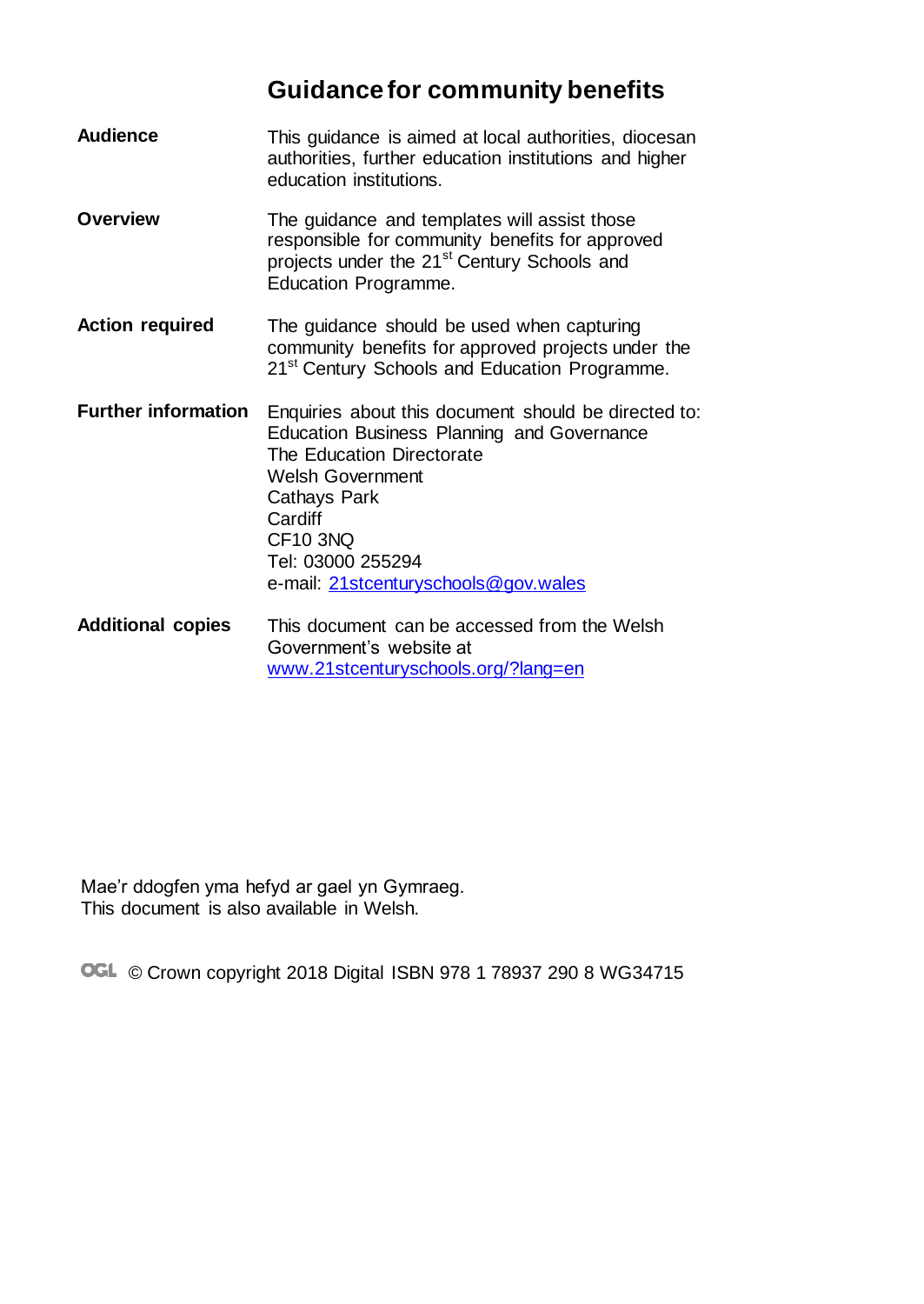# **Contents**

| $\mathbf{1}$ . | Capturing community benefits data | 2  |
|----------------|-----------------------------------|----|
| 2.             | <b>Tendering contracts</b>        | 3  |
| 3.             | <b>Benchmarks</b>                 | 4  |
| 4.             | <b>Start of project</b>           | 9  |
| 5.             | <b>Examples</b>                   | 10 |
| 6.             | During the project                | 12 |
| 7.             | End of project                    | 14 |
| 8.             | <b>Frequently asked questions</b> | 15 |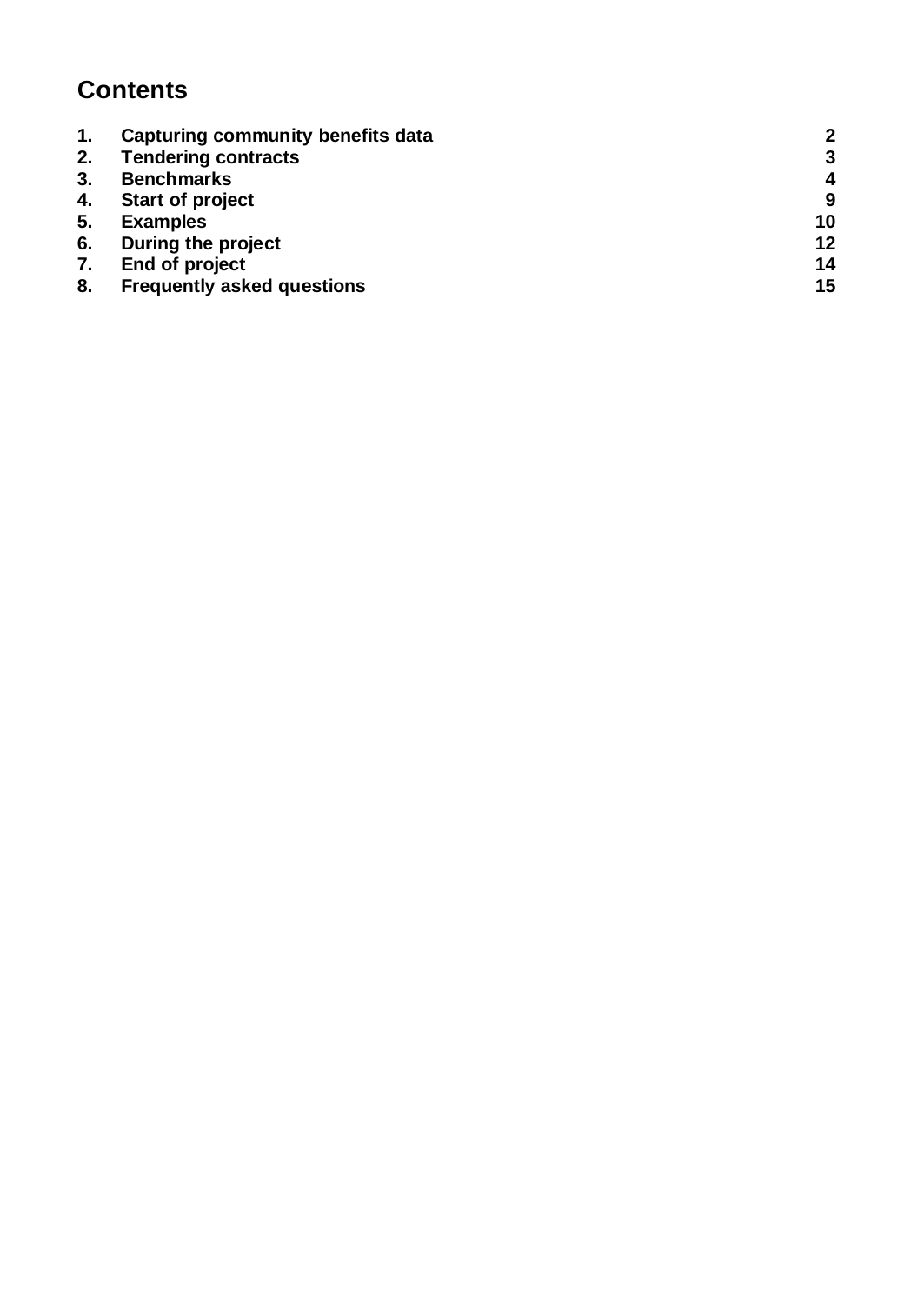# <span id="page-3-0"></span>**1. Capturing community benefits data**

## **1.1 Introduction**

From May 2017, all approved projects in the 21<sup>st</sup> Century Schools and Education Programme are required to use the Value Wales Community Benefits Toolkit. Use of the Toolkit enables the capture of the full range of Community Benefits outcomes, including jobs, educational support initiatives and training, and provides a consistent way of measuring such benefits. If your project has received funding from the Programme you will need to complete the Toolkit on an annual basis.

We also require you to focus on those benefits that are of most value to the education sector and report to us on a quarterly basis when you submit your claims for payment. The Community benefits which we are targeting in this way are as follows:

- New entrant (Jobs Created)
- Training
- Apprenticeships
- School Engagement (STEM)

We are also monitoring the following areas as these are linked to our programme aims, particularly sustainability:

- Carbon footprint
- Reduction in surplus places
- Condition of school buildings improvement
- Backlog Maintenance reduction
- Energy consumption
- CO2 emission reduction
- Considerate constructors scheme
- Waste to landfill
- Number of accidents
- Labour force
- Welsh supply chain initiatives
- Fair payment
- Community Initiatives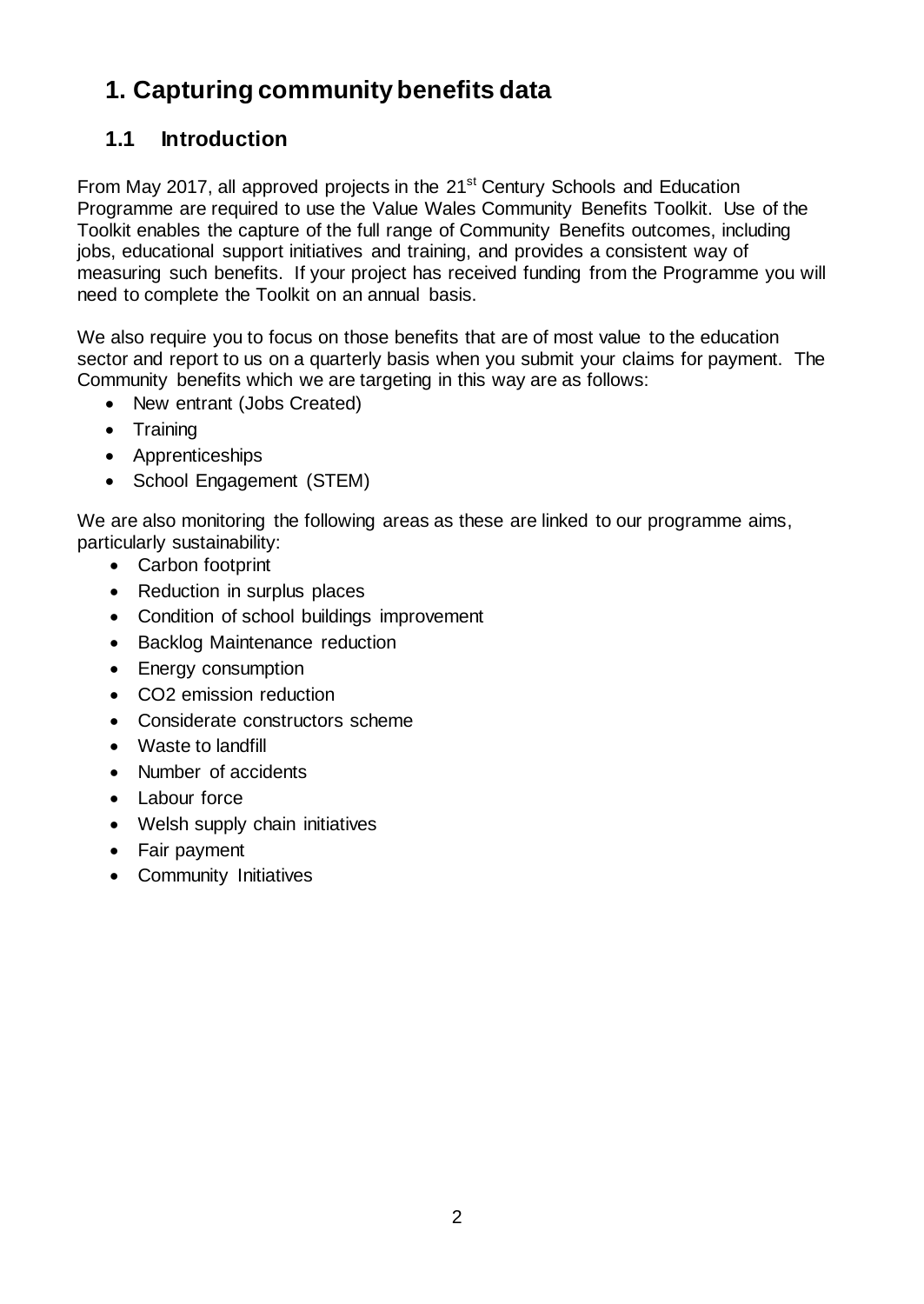## <span id="page-4-0"></span>**2. Tendering contracts**

When tendering projects, it is essential that the client takes the lead and sets out clearly the Community Benefit objectives required. While the main contractor should be encouraged to contribute to planning how the Community Benefit objectives will be delivered, it should not be left to the contractor to determine what the objectives should be.

At the tender stage the client should include in the invitation to tender the community benefits targets that the project will be aiming for. This information will be evaluated as part of the bid; any other benefits offered by an individual contractor should be included in the contract if that contractor is successful in being awarded the project.

The targets that form part of the contract should be included in the Full Business Case/ Business Justification case and will also be included in the grant letter when the business case is approved by the Capital Panel.

The targets that are included in the grant letter will be monitored quarterly as part of our financial monitoring. There is also annual monitoring and a final report to complete when the project finishes.

The regional frameworks and the skills academies monitor this data and will be happy to assist project managers to set these targets.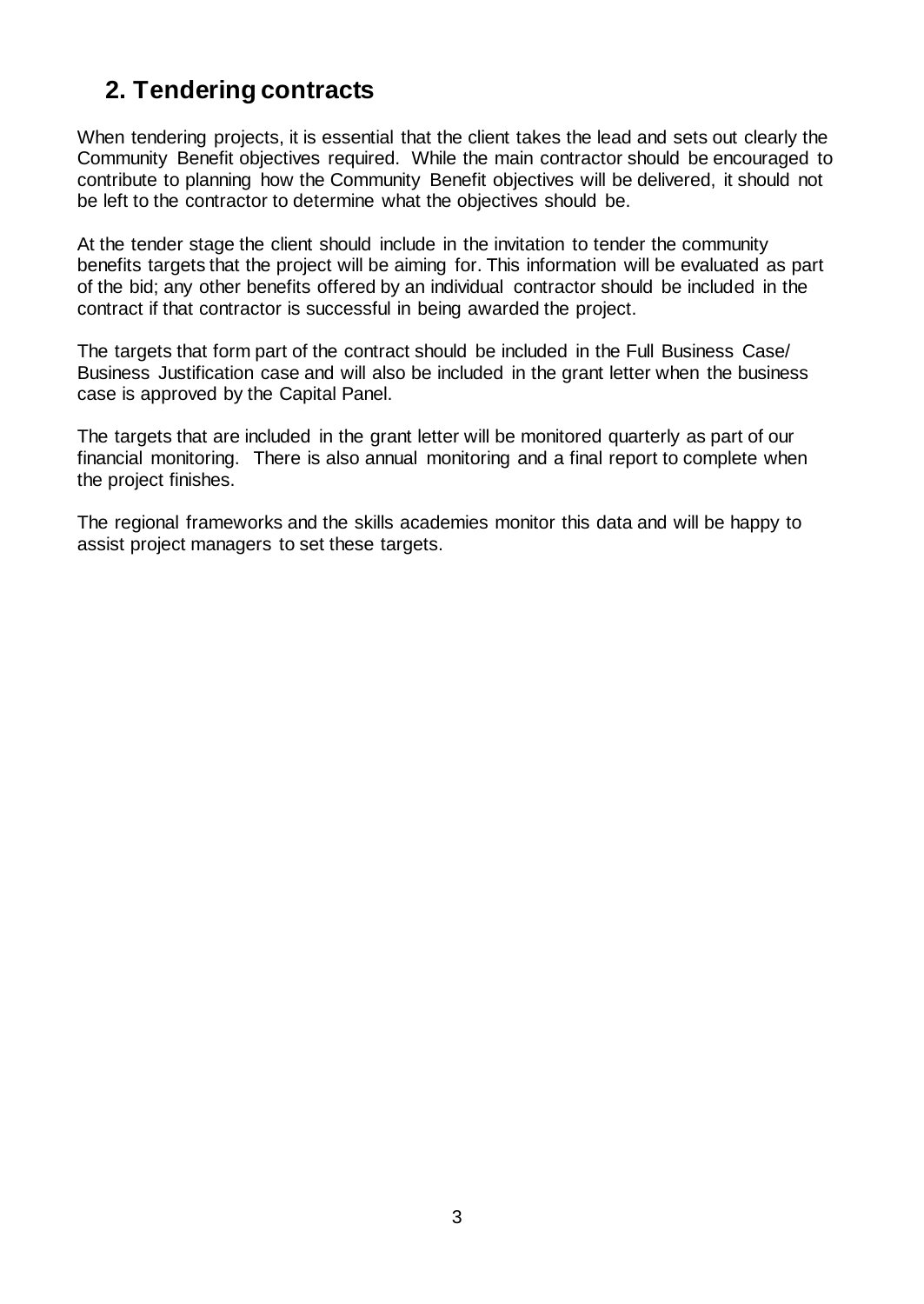## <span id="page-5-0"></span>**3. Benchmarks**

The 21st Century Schools team have laid out expectations of what type of community benefits should be targeted and have included benchmarks for these targets. Some of the data is required for information only and is not set as a hard target.

The recruitment and training targets are expected to be met. However, if these are difficult to achieve on certain projects, for example because of the location of the project and workforce availability, they can be revised and other targets increased to offset the reduction.

We are aware that some areas of Wales will be better placed to achieve the benchmarks than others. For example, border projects may find it more difficult to recruit a local work force; rural projects may find recruitment of apprentices difficult.

If you are unable to meet one of the standards, you will be expected to raise your standard in other areas. For example, if apprenticeships are an issue, perhaps more engagement with learners might be appropriate. If you need to amend the targets you should liaise with the 21<sup>st</sup> Century Schools Programme team who will consider whether the amended target is appropriate.

The table below sets out the proposed minimum benchmarks for delivery partners to achieve through our investment. You should note that these are minimum benchmarks which a number of our delivery partners are already exceeding. We are monitoring achievement on a quarterly and annual basis.

| <b>Target area</b>          | <b>Metric</b>                                                                                | <b>Benchmark</b><br>value   | <b>Example</b>                                                                                                        | <b>Reporting</b> |
|-----------------------------|----------------------------------------------------------------------------------------------|-----------------------------|-----------------------------------------------------------------------------------------------------------------------|------------------|
| New Entrant<br>Jobs created | Person weeks<br>per £m invested                                                              | 52                          | Definition of person<br>and weeks This will<br>be made up of the<br>4 areas. (Please<br>see below)                    | Quarterly        |
| Training                    | Training<br>(included in the<br>New Entrant<br>weeks)                                        | 25                          | Definition of<br>training and weeks<br>(Please see below<br>this should be<br>minimum of 25 of<br>the 52 weeks total. |                  |
| New Entrant<br>Jobs created | Number of<br>individuals<br>employed on<br>the<br>project(based<br>on 52 weeks<br>provision) | Defined at project<br>level | Total of individuals<br>who have been<br>employed in this<br>category.                                                |                  |

Each project should aim to provide the benchmarks set out in the table below.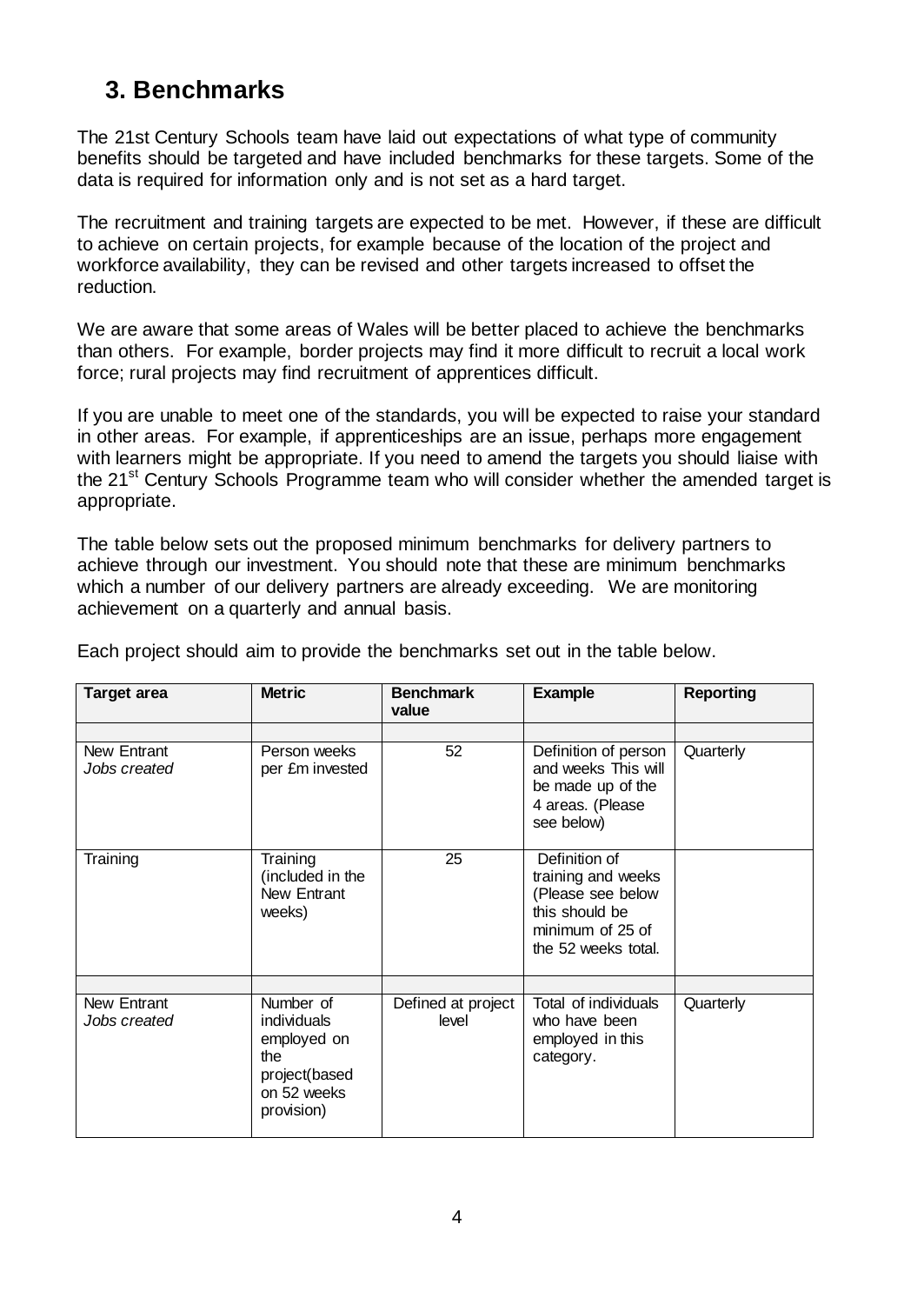| Apprenticeships                          | Number of<br>apprentices<br>employed                                                                                            | Defined at project<br>level | Total number of<br>apprentices who<br>have been<br>employed on the<br>project.                                                                                   | Quarterly |
|------------------------------------------|---------------------------------------------------------------------------------------------------------------------------------|-----------------------------|------------------------------------------------------------------------------------------------------------------------------------------------------------------|-----------|
| School Engagement<br>(STEM)              | Number of Pupil<br>interactions per<br>£m invested                                                                              | 150                         | School assemblies<br>or individual<br>lessons Assembly<br>with $70$ children $-$<br>70 interventions.<br>Maths lesson with<br>30 children $-30$<br>interventions | Quarterly |
| School Engagement<br>(STEM)              | Hours donated<br>per £m invested                                                                                                | 10                          | Wider team<br>involvement -<br>interviews, careers<br>fairs.                                                                                                     | Quarterly |
| Labour Force                             | Percent of<br>workforce from<br>postcode of<br>Local Authority<br>(Of larger<br>authorities, this<br>would need to<br>be split) | 30                          | Use postcode of<br>the project and<br>measure visits to<br>site                                                                                                  | Annual    |
| Labour Force                             | Percent of<br>workforce from<br>Wales                                                                                           | 60                          | Use postcode of<br>the project and<br>measure visits to<br>site                                                                                                  | Annual    |
| Value Wales<br>measurement Tool          | Complete WG<br>measurement<br>Tool                                                                                              | 1                           | Complete on<br>completion of the<br>project and<br>annually                                                                                                      | Annual    |
| <b>Welsh Supply Chain</b><br>initiatives |                                                                                                                                 |                             |                                                                                                                                                                  |           |
| Supply chain initiatives                 | Percent spend<br>in Wales per<br>project                                                                                        | Bid by contractor           | Value of contact<br>and location of<br>supplier. CBME<br>electrical<br>contractor Cardiff<br>postcode £100,000<br>contract value<br>expressed as<br>percentage   | Annual    |
| Supply chain initiatives                 | Number and<br>type of materials<br>produced in<br>Wales                                                                         | Data Collection             | Welsh Steel,<br>Welsh slate                                                                                                                                      | Annual    |
| Supply chain initiatives                 | Value of<br>materials<br>produced in<br>Wales                                                                                   | Data Collection             | £ per tonne (Steel),<br>£ per metre<br>squared (slate)                                                                                                           | Annual    |
| Supply chain initiatives                 | Volume of<br>materials<br>produced in<br>Wales                                                                                  | Data collection             | Tonnage (Steel),<br>number of metres<br>squared (slate)                                                                                                          | Annual    |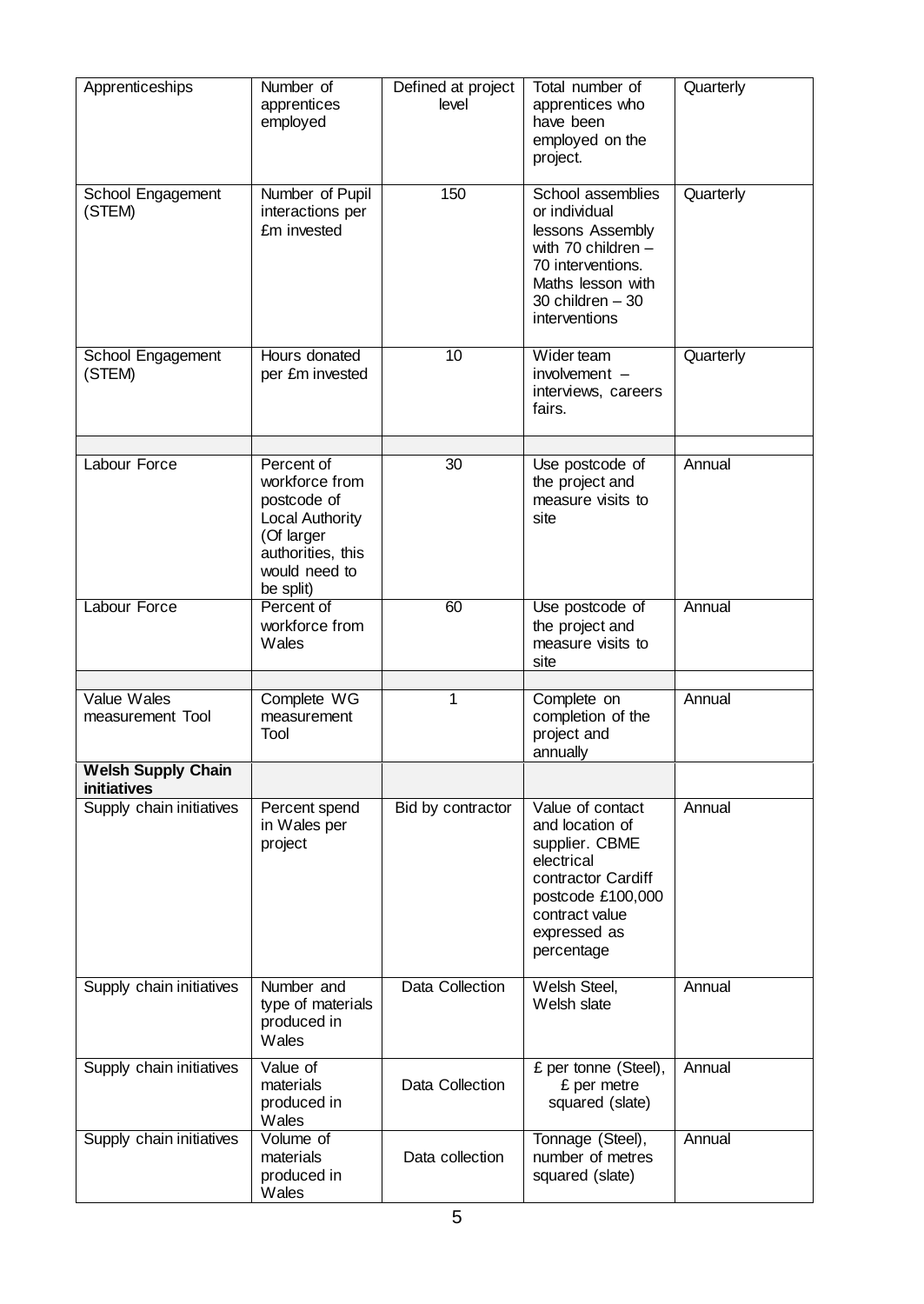| Supply chain initiatives | <b>Percent Welsh</b><br>sub contractors<br>per project      | Bid by contractor | Total number of<br>contractors used<br>with welsh<br>postcode<br>expressed as<br>percentage | Annual |
|--------------------------|-------------------------------------------------------------|-------------------|---------------------------------------------------------------------------------------------|--------|
| Supply chain initiatives | Number of<br>Supply chain<br>engagements<br>per project     | $\overline{2}$    | Meet the buyer<br>event                                                                     | Annual |
| Supply chain initiatives | Use of Sell 2<br>Wales to<br>advertise<br>opportunities     | Bid by contractor | Advise opportunity<br>for subcontractors<br>through sell2wales                              | Annual |
| Fair payment             | Payment within<br>10 days by<br>client                      |                   | Audit percentage<br>of payments                                                             | Annual |
| Fair payment             | Payment to sub<br>contractors<br>within 23 days             |                   | Audit percentage<br>of payments                                                             | Annual |
| Environmental            | Percent waste<br>diverted from<br>landfill                  | 85                | Measured from<br>waste transfer<br>advice note                                              | Annual |
| Environmental            | Amount of<br>$\overline{10}$<br>waste produced<br>tonnes/£m |                   | Measured from<br>waste transfer<br>advice note                                              | Annual |
| Community                | Community                                                   | $\overline{2}$    | Work with local                                                                             | Annual |
|                          | initiatives per<br>project                                  |                   | scout group to<br>repaint hall.                                                             |        |
| Community                | Community<br>newsletters per<br>project                     | $\overline{2}$    | Letter sent out to<br>local residents                                                       | Annual |

## **3.1 Definition of Each Target Area**

#### **3.1.1 Jobs created**

For every £1m in contract value (total building cost, not project value) provided, the Contractor should provide a minimum of 52 person weeks of employment for a New Entrant (Jobs created).

#### **3.1.2 Person Week**

A person employed for 5 days on site.

This means the equivalent of one person being employed for five days either on the development or through a mix of work on the development and elsewhere as agreed by the client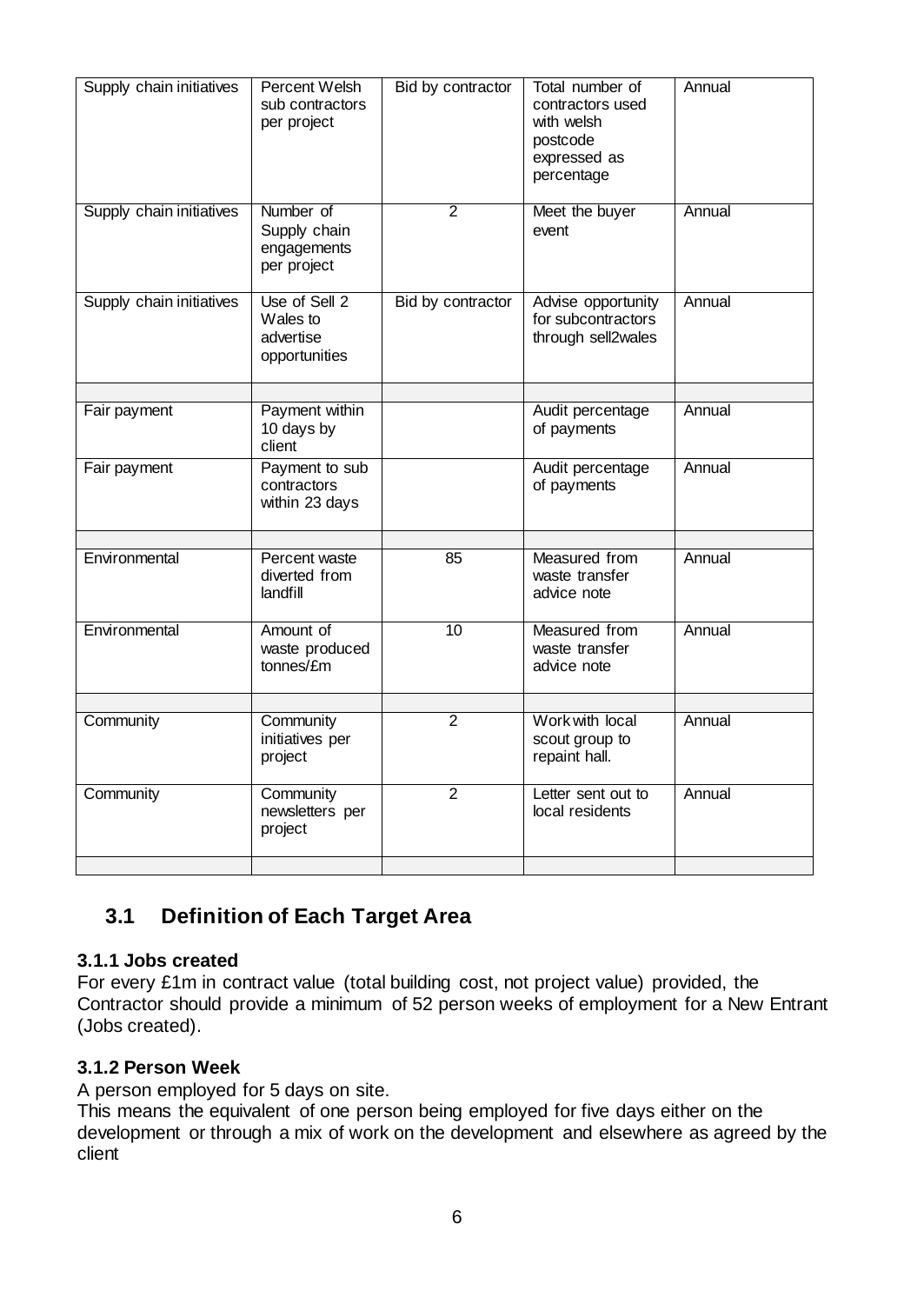#### **3.1.3 A New Entrant could be a person who is any one of these four categories:**

- Leaving an educational establishment or a training provider.
- A non-employed person (registered with a job centre), a school or college leaver, or an adult that has not been employed in the construction industry.
- Other Trainees Those who are not Apprentices but have a contract of employment or are self-employed. This may be a year out graduate.
- Apprentice A person registered as an apprentice with an industry recognised body.

Here is a table showing how the 52 person weeks is split between the 4 categories.

|                | Leaving an educational establishment or a<br>training provider.                                                                                                 | 27    |                   |
|----------------|-----------------------------------------------------------------------------------------------------------------------------------------------------------------|-------|-------------------|
| $\overline{2}$ | A non-employed person (registered with a job<br>centre), a school or college leaver, or an adult<br>that has not been employed in the construction<br>industry. | weeks | Total of 52 weeks |
| 3              | Other Trainees - Those who are not<br>Apprentices but have a contract of employment<br>or are self-employed. This may be a year out<br>graduate.                | 25    | per £m            |
| $\overline{4}$ | Apprentice - A person registered as an<br>apprentice with an industry recognised body.                                                                          |       |                   |

### **3.2 How should the weeks of New Entrant and Training per £m invested be captured?**

#### **3.2.1 Training**

Covers all relevant training qualifications including NVQs, diplomas and graduate training.

#### **3.2.2 Apprenticeships**

Promote use of Y Prentis/ Cyfle or other shared apprentice schemes.

#### **3.2.3 School engagement (STEM)**

Engagement with pupils could include whole school assemblies, lessons, Pupil ambassadors or school/ group challenges. The time given here is not recorded in the hours donated. You should not use 1 hour giving an assembly to 240 children as an hour donated and 240 pupil interactions. It can only be used in one target area.

#### **3.2.4 Hours Donated**

This is where the whole delivery team contribute towards an engagement activity(ies) which is recorded in hours, e.g. a careers fair which is attended by the architect, structural engineer, project manager, cost manager, engineer with each giving 2 hours of time. This gives a total of 10 hours donated.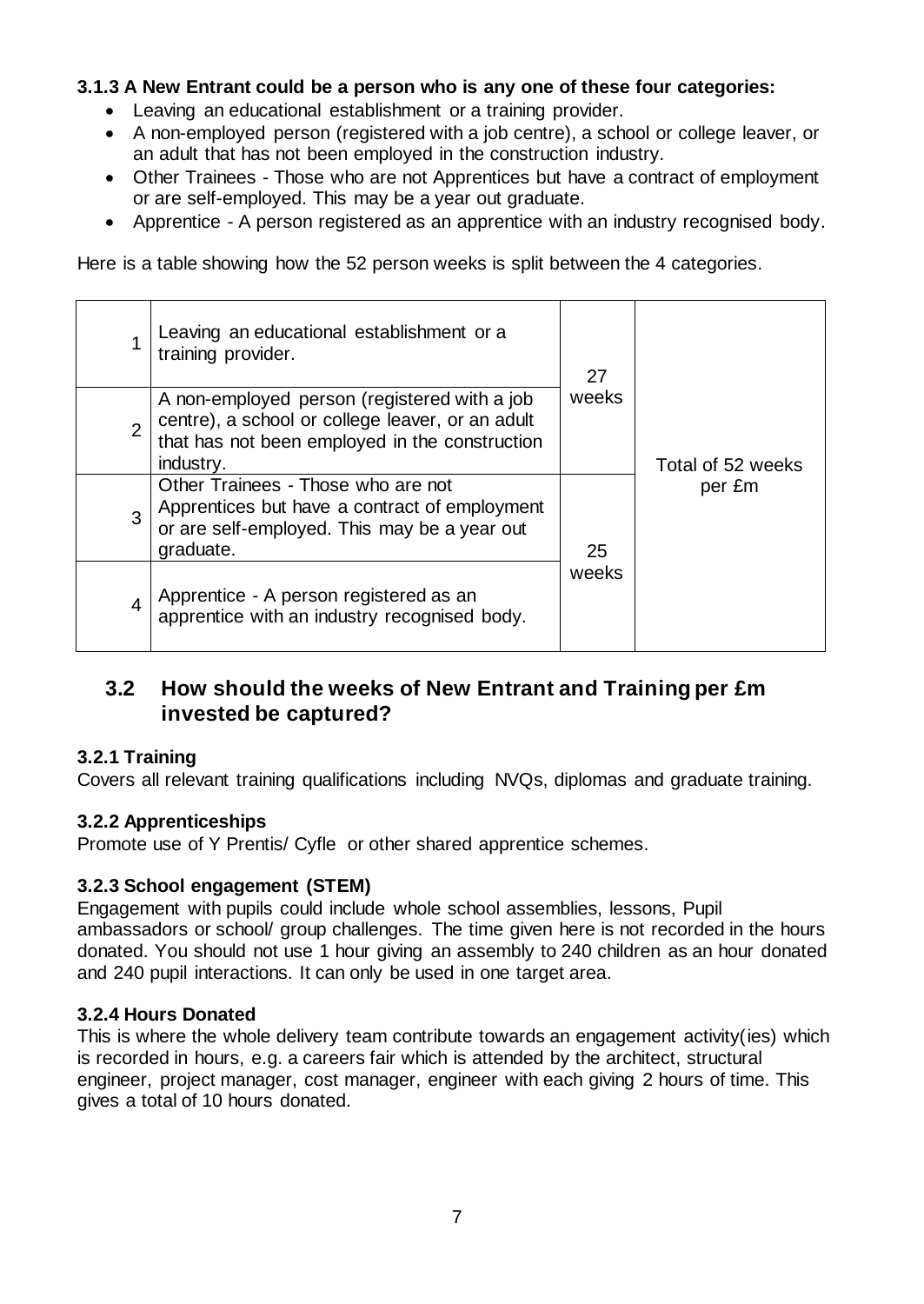#### **3.2.5 Welsh Materials**

We are capturing the spend and volume of materials sourced in Wales. For example, where structural steel is a critical component of the building we would capture the value and volume of steel purchased. Other examples could include use of welsh timber or slate.

#### **3.2.6 Monitoring Community Benefits**

At the start of the project each Local Authority will have to complete a project information pro forma. The pro forma will include a section on community benefits as seen below. This is the section where you set out your project targets, in line with our minimum benchmarks.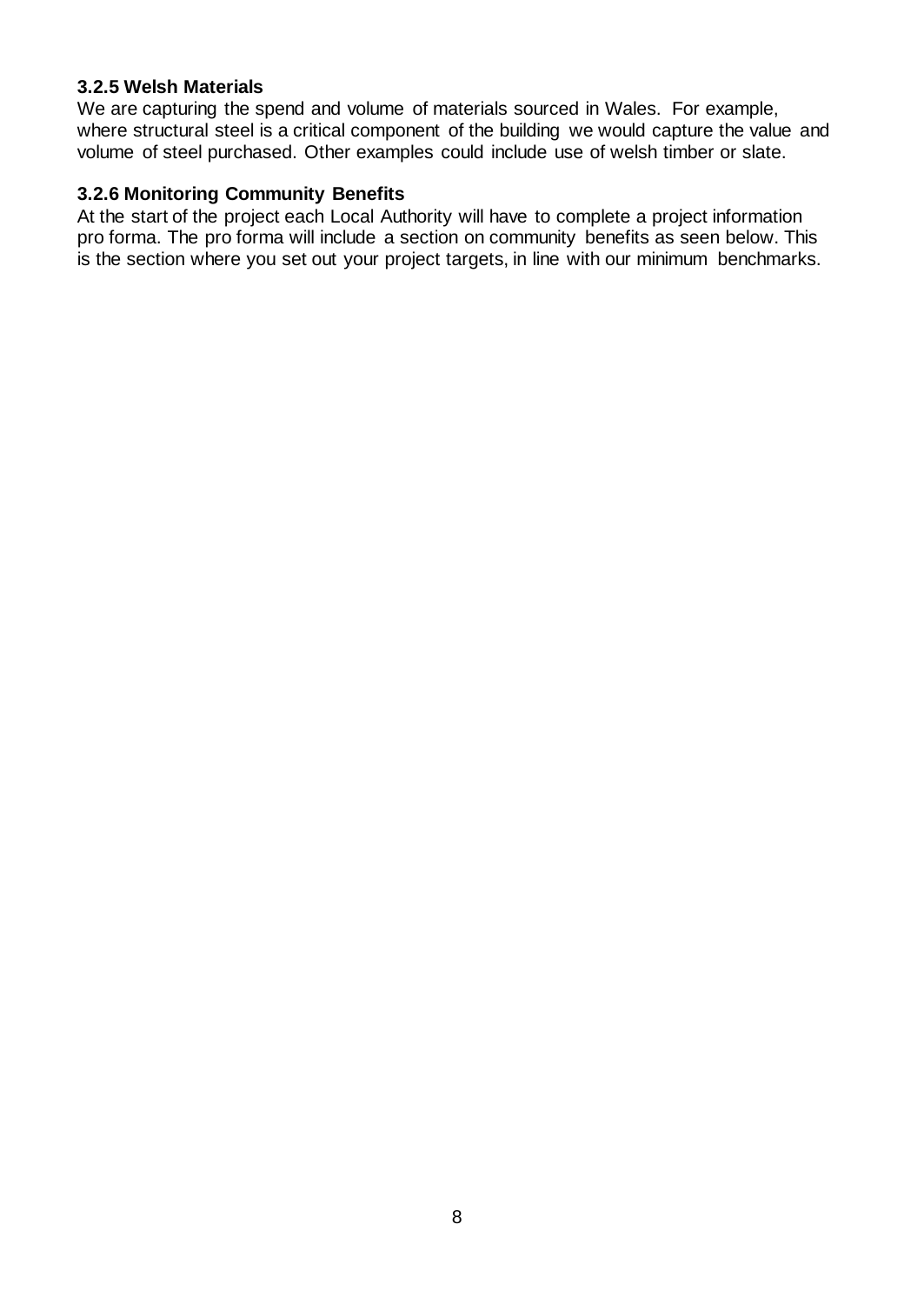# <span id="page-10-0"></span>**4. Start of project**

Setting your benchmarks at the beginning of the project.

|                     |                                                  | <b>Contract Value</b> (Based on total Building cost (As per project cost pro forma section 5)<br>£4,000,000 |                                                                |                                                                                                       |                                                                    |                                            |  |  |  |
|---------------------|--------------------------------------------------|-------------------------------------------------------------------------------------------------------------|----------------------------------------------------------------|-------------------------------------------------------------------------------------------------------|--------------------------------------------------------------------|--------------------------------------------|--|--|--|
| Project/            | <b>New entrant</b>                               |                                                                                                             | <b>Apprentic</b><br>eships                                     | <b>Training (including</b><br>graduates, work<br>placements, pupil<br>placement,<br>apprenticeships)  | <b>School Engagement (STEM)</b>                                    |                                            |  |  |  |
| <b>School</b>       | Person<br>weeks per<br>Total<br>building<br>cost | Number<br>of<br>individual<br>S<br>employed<br>for project                                                  | Number<br>of<br>apprentic<br>es.                               | Person weeks of<br>training provided per<br>total building cost<br>(included in new<br>entrant weeks) | Number of<br>Pupil<br>interactions (per<br>total building<br>cost) | Hours donated (per total<br>building cost) |  |  |  |
| Example 1           | 208                                              | 2                                                                                                           | $\overline{2}$                                                 | 100                                                                                                   | 600                                                                | 40                                         |  |  |  |
| Welsh<br>Government | 52x4TBC                                          | This will be made up<br>of however many new<br>entrants have been                                           |                                                                | 25 x 4TBC                                                                                             | <b>150x4 TBC</b><br>(£4m contract<br>value)                        | 10X4 TBC                                   |  |  |  |
| <b>Benchmarks</b>   | (E4m)<br>contract<br>value)                      |                                                                                                             | created through the<br>(£4m contract value)<br>weeks provided. |                                                                                                       |                                                                    | (£4m contract value)                       |  |  |  |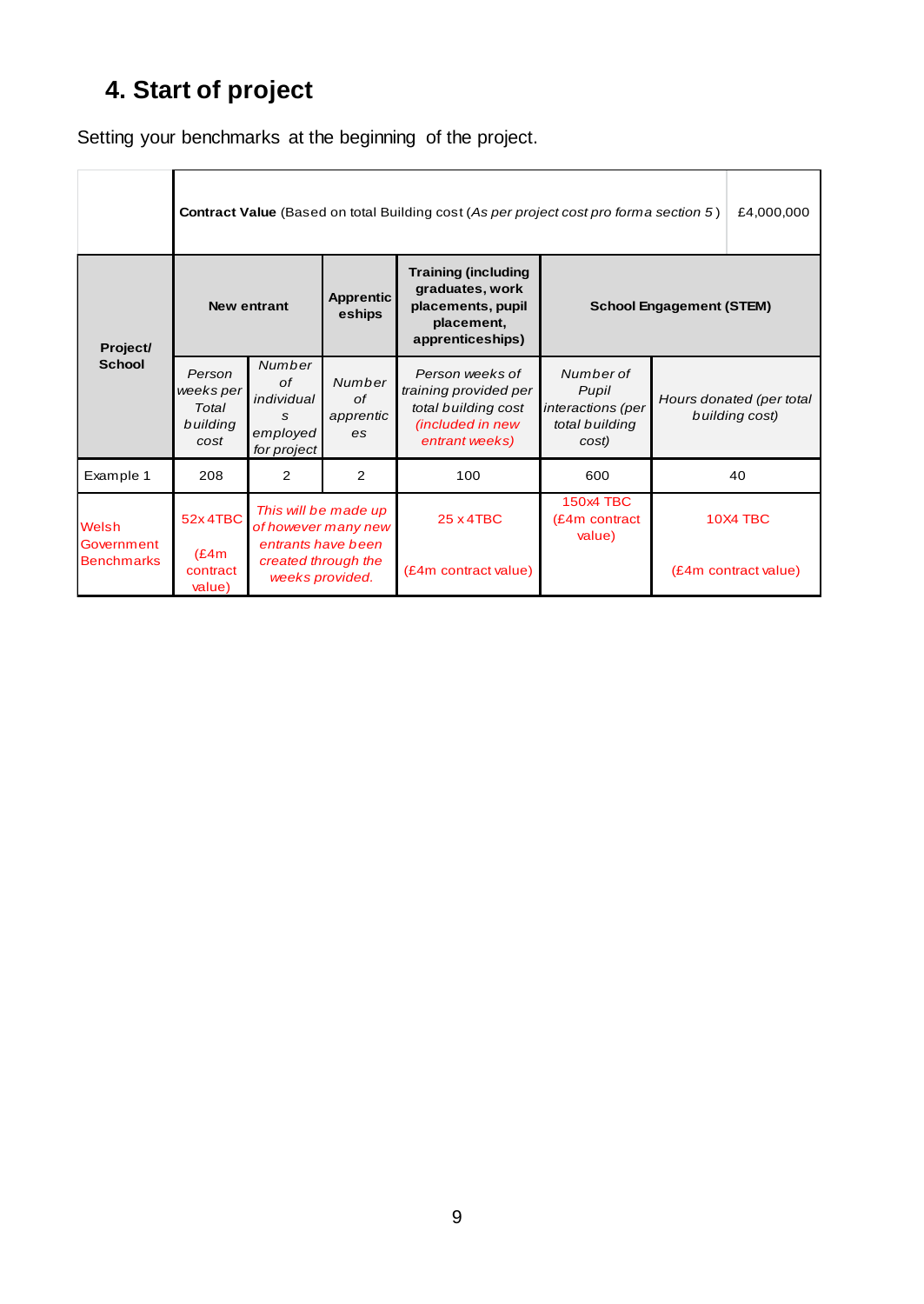# <span id="page-11-0"></span>**5. Examples**

### **Example 1**

Example of a project with a contract value of £3m

| Project/<br><b>School</b> | <b>New entrant</b>                                                                                                         |                                        | <b>Apprenticeships</b>                                | <b>Training (including</b><br>graduates, work<br>placements, pupil<br>placement,<br>apprenticeships)     | <b>School Engagement (STEM)</b>                                           |                                                         |
|---------------------------|----------------------------------------------------------------------------------------------------------------------------|----------------------------------------|-------------------------------------------------------|----------------------------------------------------------------------------------------------------------|---------------------------------------------------------------------------|---------------------------------------------------------|
|                           | Person weeks per<br>Total building cost                                                                                    | Number of New<br>Entrants              | Number of<br>apprentices (per<br>total building cost) | Person weeks of<br>training provided<br>per total building<br>cost (included in<br>new entrant<br>weeks) | Number of<br>Pupil<br><i>interactions</i><br>(per total<br>building cost) | <b>Hours</b><br>donated (per<br>total building<br>cost) |
| Example 1                 | 156 (81 weeks of<br>156 is category 1<br>and $2$ and $75$<br>weeks is made up<br>of category 3 and 4<br>as in definitions) | to be defined at<br>project level eg 2 | to be defined at<br>project level eg 4                | 75 (category 3 and<br>4 as in definitions)                                                               | 450                                                                       | 30                                                      |

### **Example 2**

Due to the nature of the project, this is an example where they are unable to employ apprentices but have increased the pupil interactions. This could be 1 additional whole school assembly (240 pupils in a primary school).

|  |                    | Based on total Building cost: £3,000,000                                                                                   |                                                        |                                                                                         |                                                                                                 |                                                                              |                                               |
|--|--------------------|----------------------------------------------------------------------------------------------------------------------------|--------------------------------------------------------|-----------------------------------------------------------------------------------------|-------------------------------------------------------------------------------------------------|------------------------------------------------------------------------------|-----------------------------------------------|
|  | <b>New entrant</b> |                                                                                                                            | <b>Apprenticeships</b>                                 | Training (including graduates,<br>work placements, pupil<br>placement, apprenticeships) | <b>School Engagement (STEM)</b>                                                                 |                                                                              |                                               |
|  | Project/<br>School | Person weeks<br>per Total building<br>cost                                                                                 | Number of New<br>Entrants (per total<br>building cost) | Number of<br>apprentices (per<br>total building<br>cost)                                | Person weeks of training<br>provided per total building cost<br>(included in new entrant weeks) | Number of<br>Pupil<br><i>interactions</i><br>(per total<br>building<br>cost) | Hours donated<br>(per total<br>building cost) |
|  | Example 1          | 156 (81 weeks of<br>156 is category 1<br>and $2$ and $75$<br>weeks is made up<br>of category 3 and<br>4 as in definitions) | to be defined at<br>project level eg 2                 | Not achievable so<br>addition school<br>engagement                                      | 75 (category 3 and 4 as in<br>definitions)                                                      | 690<br>(450 plus 1<br>additional<br>assembly of<br>240 pupils)               | 30                                            |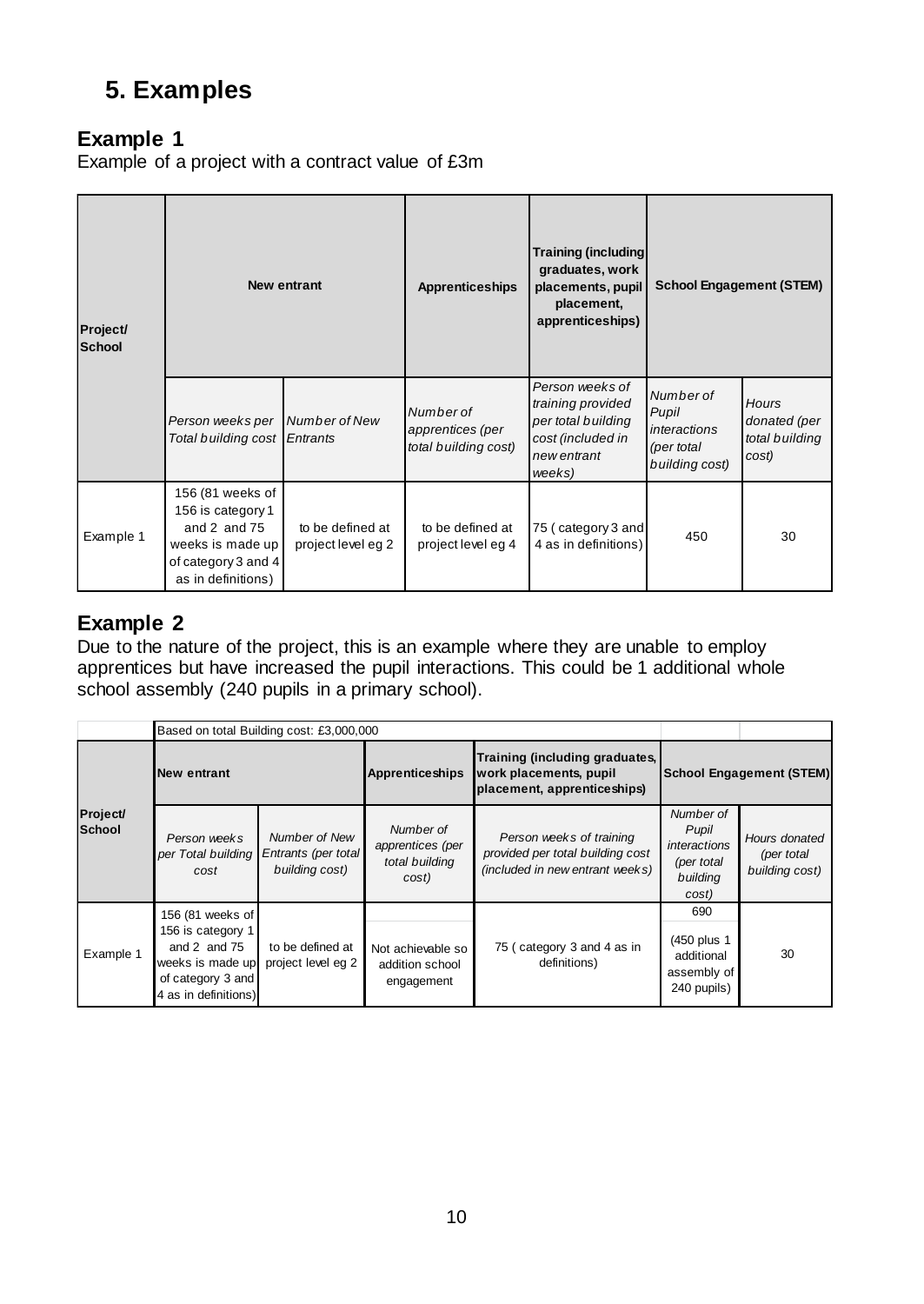## **Example 3**

This project is unable to meet the pupil interaction benchmark. However, the contractor has donated more hours through a number of Careers Fairs.

|                           | Based on total Building cost: £3,000,000                                                                                                                         |                                                        |                                                       |                                                                                                          |                                                                           |                                                  |
|---------------------------|------------------------------------------------------------------------------------------------------------------------------------------------------------------|--------------------------------------------------------|-------------------------------------------------------|----------------------------------------------------------------------------------------------------------|---------------------------------------------------------------------------|--------------------------------------------------|
| Project/<br><b>School</b> | <b>New entrant</b>                                                                                                                                               |                                                        | <b>Apprenticeships</b>                                | <b>Training (including</b><br>graduates, work<br>placements, pupil<br>placement,<br>apprenticeships)     | <b>School Engagement (STEM)</b>                                           |                                                  |
|                           | Person weeks per<br>Total building cost                                                                                                                          | Number of New<br>Entrants (per total<br>building cost) | Number of<br>apprentices (per<br>total building cost) | Person weeks of<br>training provided<br>per total building<br>cost (included in<br>new entrant<br>weeks) | Number of<br>Pupil<br><i>interactions</i><br>(per total<br>building cost) | Hours<br>donated (per<br>total building<br>cost) |
| Example 1                 | 156 (81 weeks of 156<br>is category 1 and 2<br>and 75 weeks is<br>to be defined at<br>made up of category 3<br>project level eg 2<br>and 4 as in<br>definitions) |                                                        | to be defined at<br>project level eg 4                | 75 (category 3 and<br>4 as in definitions)                                                               | 240<br>(should be<br>450)                                                 | 50<br>(should be<br>30)                          |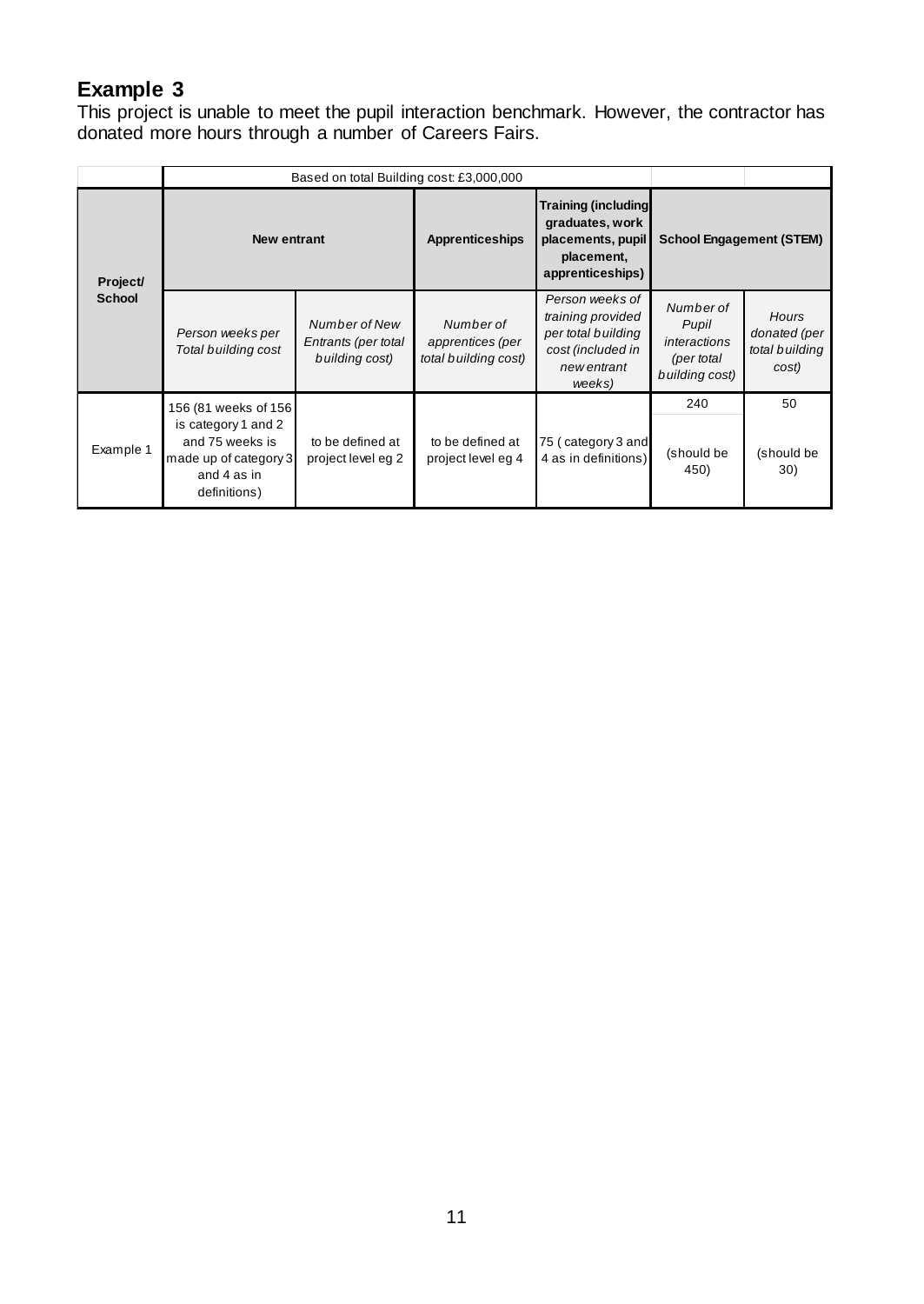# <span id="page-13-0"></span>**6. During the project**

Throughout project progress, Local Authorities should submit an update of their quarterly progress on community benefits. These cumulative figures should include the actual number of people employed, trainees and apprenticeships.

| <b>Project/</b><br><b>School</b> | <b>New entrant</b>                                         |                                     | <b>Apprenticeships</b>                      | <b>Training</b><br>(including<br>graduates, work<br>placements,<br>pupil<br>placement,<br>apprenticeships) | <b>School Engagement (STEM)</b>                    |                                  |
|----------------------------------|------------------------------------------------------------|-------------------------------------|---------------------------------------------|------------------------------------------------------------------------------------------------------------|----------------------------------------------------|----------------------------------|
|                                  | Total weeks<br>of New<br>Entrant<br>(actual weeks) (actual | Number of<br><b>New</b><br>Entrants | Number of<br>apprentices<br>(actual number) | Person weeks of<br>training provided<br>(actual number of<br>weeks)                                        | Number of Pupil<br>interactions<br>(actual number) | Hours donated<br>(actual number) |
| Example 1                        |                                                            |                                     |                                             |                                                                                                            |                                                    |                                  |

*\*Reporting above will be actuals submitted on a quarterly basis. These will be monitored by Welsh Government and will be looked at during our claims period.* 

## **6.1 Quarterly monitoring guidance**

Your quarterly monitoring return will be looked at when claims for payments are made.

*Please follow instructions below to help us to capture all data more effectively.* 

- Please ensure you use 1 row per project.
- Please do not merge the cells as this will disorder the data we are capturing.
- We expect to receive the latest information on a cumulative basis each quarter.
- If the information we are requesting is not available at the time of submitting your claim form please use N/A (not available). We will expect an update in the following quarter.

The quarterly monitoring timetable is as follows:

- Quarter 1 April June
- Quarter 2 July Sept
- Quarter 3 Oct Dec
- Quarter 4 Jan March

Annual End of the financial year - Quarter 4

All totals are cumulative running totals for projects.

This work book will be useful on project completion as it contains running totals, so the finalised information will have been prepared in readiness for the closing report.

Should you have any further questions or any other issues in relation to your schools investment programme, please do not hesitate to contact a member of the 21st Century Schools team on 21 stcenturyschools@gov.wales. We will get back to you as soon as possible.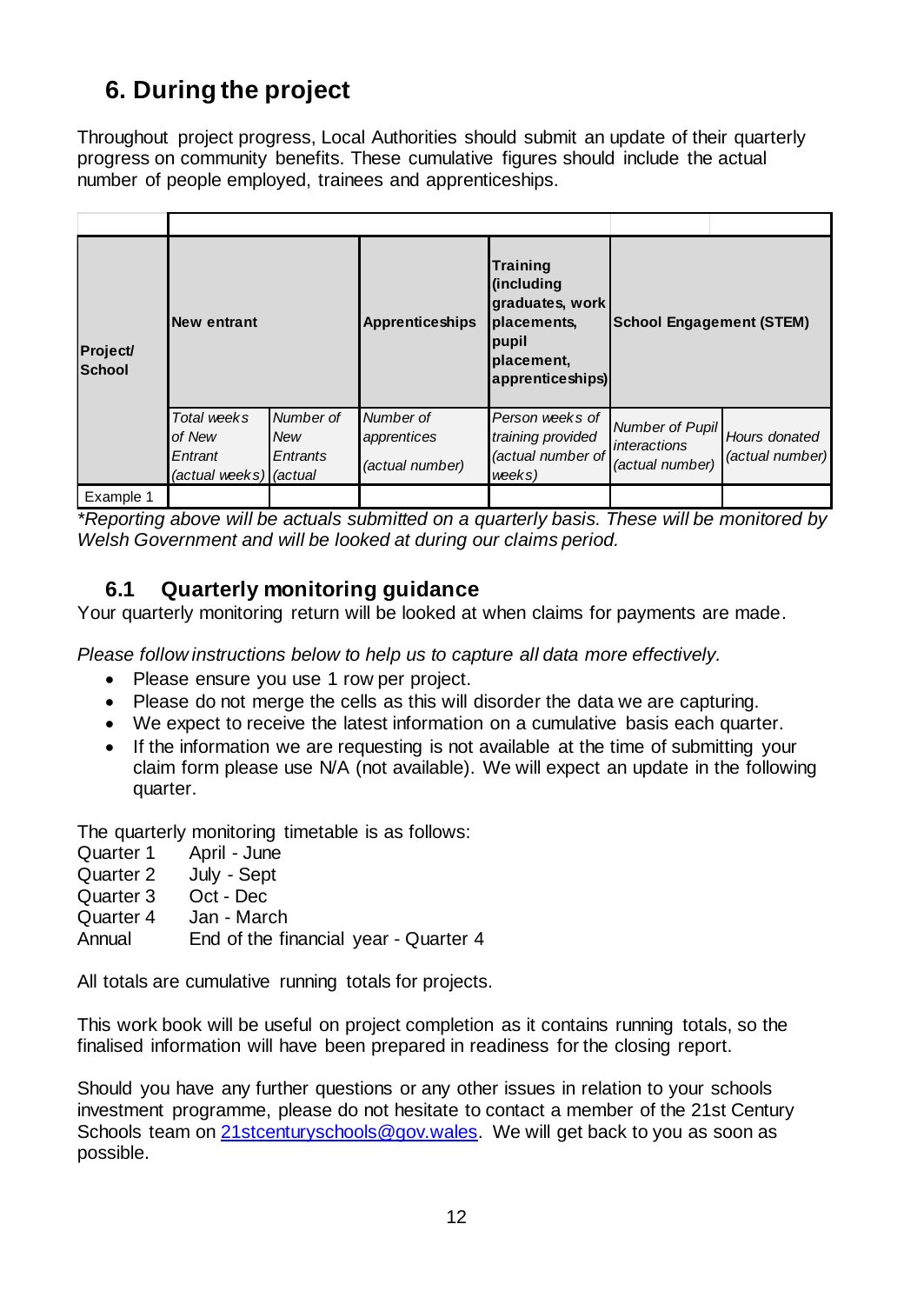## **6.2 Annual Reporting**

After March 31<sup>st</sup> we would expect the annual update on your community benefits information, reporting benefits achieved against individual projects. Here are the sections in your booklet which should be completed at this point.

|                                          |                            | <b>Labour Force</b>                      | <b>WG measurement</b><br><b>Tool</b>  |                                 |
|------------------------------------------|----------------------------|------------------------------------------|---------------------------------------|---------------------------------|
| <b>Local Authority</b><br>/ Organisation | School /<br><b>Project</b> | Percent of<br>workforce from<br>postcode | Percent of<br>workforce from<br>Wales | Complete WG<br>measurement Tool |
|                                          |                            |                                          |                                       |                                 |

| <b>Supply chain initiatives</b>             |                                                                      |                      |                       |                                                    |                                                         |                                                         |  |
|---------------------------------------------|----------------------------------------------------------------------|----------------------|-----------------------|----------------------------------------------------|---------------------------------------------------------|---------------------------------------------------------|--|
| Percent<br>spend in<br>Wales per<br>project | <b>Number</b><br>and type<br>of<br>materials<br>produced<br>in Wales | Value of<br>material | Volume of<br>material | Percent<br>Welsh sub<br>contractors<br>per project | Number of<br>Supply chain<br>engagements<br>per project | Use of Sell 2<br>Wales to<br>advertise<br>opportunities |  |
|                                             |                                                                      |                      |                       |                                                    |                                                         |                                                         |  |

| <b>Fair payment</b>                    |                                                       |                                               | <b>Environmental</b>                        | <b>Community</b>                        |                                         |
|----------------------------------------|-------------------------------------------------------|-----------------------------------------------|---------------------------------------------|-----------------------------------------|-----------------------------------------|
| Payment<br>within 10<br>days by client | Payment to<br>sub<br>contractors<br>within 23<br>days | Percent<br>waste<br>diverted from<br>landfill | Amount of<br>waste<br>produced<br>tonnes/£m | Community<br>initiatives per<br>project | Community<br>newsletters<br>per project |
|                                        |                                                       |                                               |                                             |                                         |                                         |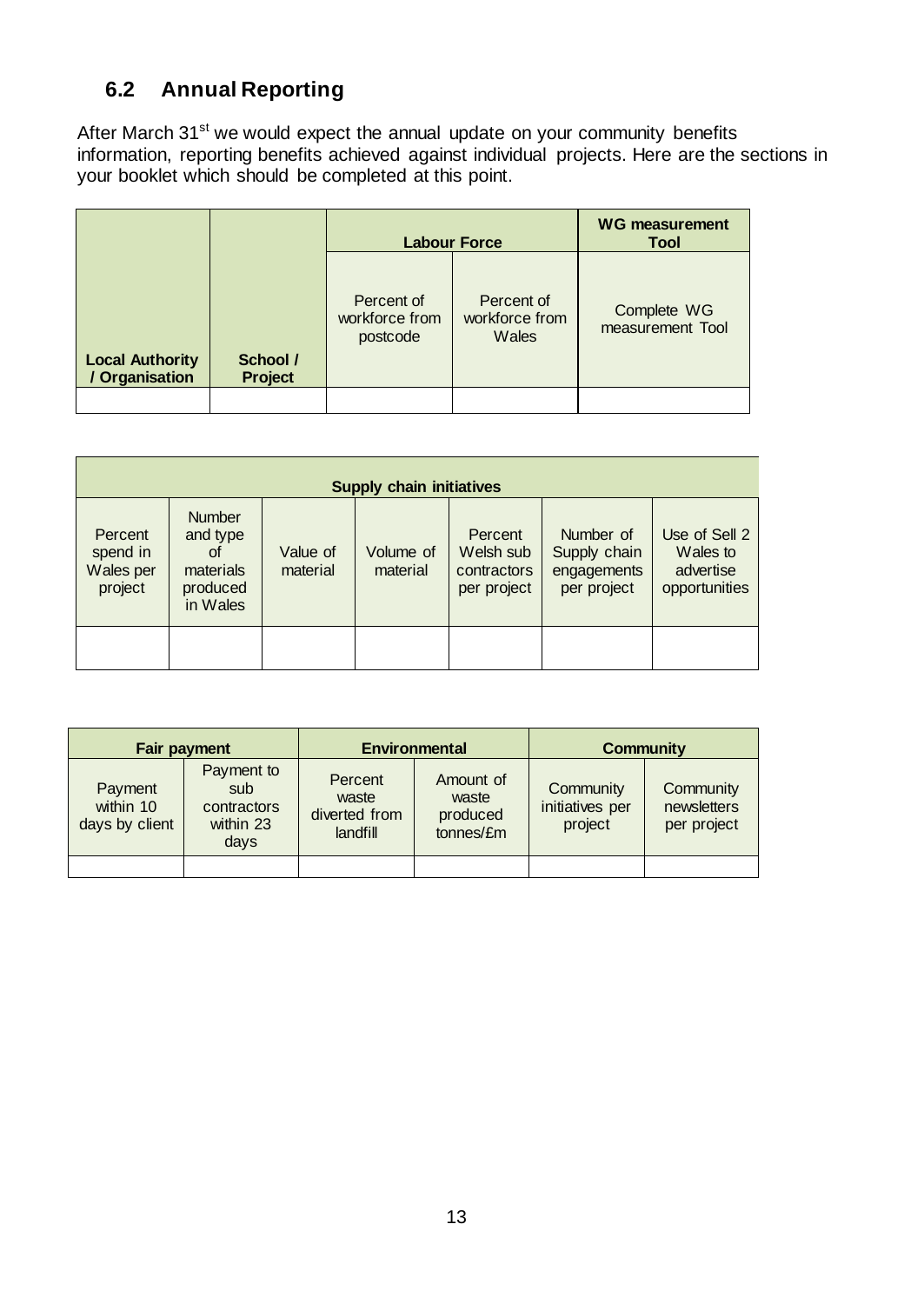# <span id="page-15-0"></span>**7. End of project**

On project completion you are expected to complete a closing report. This will outline achievement against the community benefits targets which you set at the beginning of the project. Welsh Government will need confirmation that your community benefits targets have been met. Here is the area you which would need to complete within the report.

| <b>Project/</b><br><b>School</b> | <b>New entrant</b>                                         |                                     | Training<br>(including<br>graduates, work<br><b>Apprenticeships</b><br>placements,<br>pupil<br>placement,<br>apprenticeships) |                                                                     | <b>School Engagement (STEM)</b>                           |                                  |
|----------------------------------|------------------------------------------------------------|-------------------------------------|-------------------------------------------------------------------------------------------------------------------------------|---------------------------------------------------------------------|-----------------------------------------------------------|----------------------------------|
|                                  | Total weeks<br>of New<br>Entrant<br>(actual weeks) (actual | Number of<br><b>New</b><br>Entrants | Number of<br>apprentices<br>(actual number)                                                                                   | Person weeks of<br>training provided<br>(actual number of<br>weeks) | Number of Pupil<br><i>interactions</i><br>(actual number) | Hours donated<br>(actual number) |
| Example 1                        |                                                            |                                     |                                                                                                                               |                                                                     |                                                           |                                  |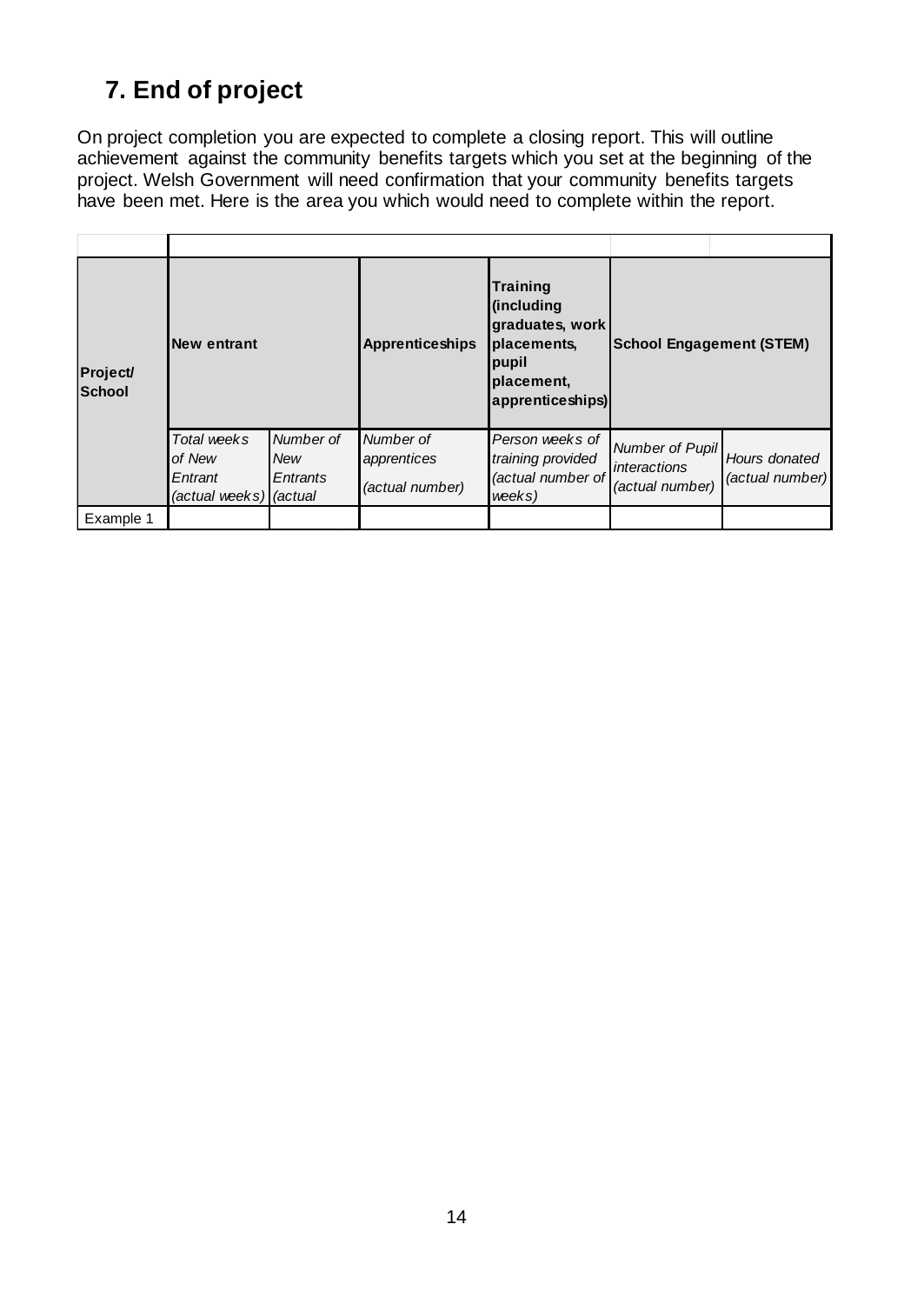# <span id="page-16-0"></span>**8. Frequently asked questions**

- 1. Are projects procured prior to the introduction of these benchmarks required to capture community benefits information? **The tool only applies to new projects let after May 2017. However if there is an opportunity to gain any community benefits from existing projects please record them.**
- 2. Are projects procured prior to the introduction of these benchmarks required to monitor and report quarterly? **The tool only applies to new projects let after May 2017. However you are receiving community benefits information for existing projects it would be useful if you would complete the monitoring form.**
- 3. What is the purpose of the information, what is being done with it? **The information collected will be used to check project progress, to promote achievements from the Programme and keep Ministers up to date with the benefits delivered. It will also be used to report delivery against wider Welsh Government objectives.**
- 4. Are there any plans to analyse the outputs to inform future targets and guidance? **Yes, the data will be analysed and used to inform the setting of future benchmarks**
- 5. The contractors and clients are already completing a number of tools regarding community benefits, how do we streamline the process? **Work has been undertaken to try to align the different tools required to capture Community benefits data but unfortunately there is not currently a suitable portal to capture it all. This is something that will be looked at in the future.**
- 6. I would like to understand how this new tool works and what is the appropriate way of using it?

**Each quarter when submitting a grant claim form, you are also expected to complete the community benefits monitoring tool. The monitoring tool should include cumulative totals showing progress to date. When the project has been completed, we will expect to see the final cumulative totals within your closing report. This report should compare project achievements with the targets set at the beginning of the project. This information can be readily shared with Ministers.**

- 7. Should the introduction of the monitoring be a variation to the original procurement specification and entitle the Contractor to additional cost? **No, there is no need to vary pre-existing contracts. The targets should be used for new projects from May 2017 so that contractors can take account of it in their bid price. There is no expectation for additional cost/resources to be incurred.**
- 8. How did you come up with the benchmarks? **The bench marks were developed in conjunction with Value Wales and were based on data received for projects delivered in Band A.**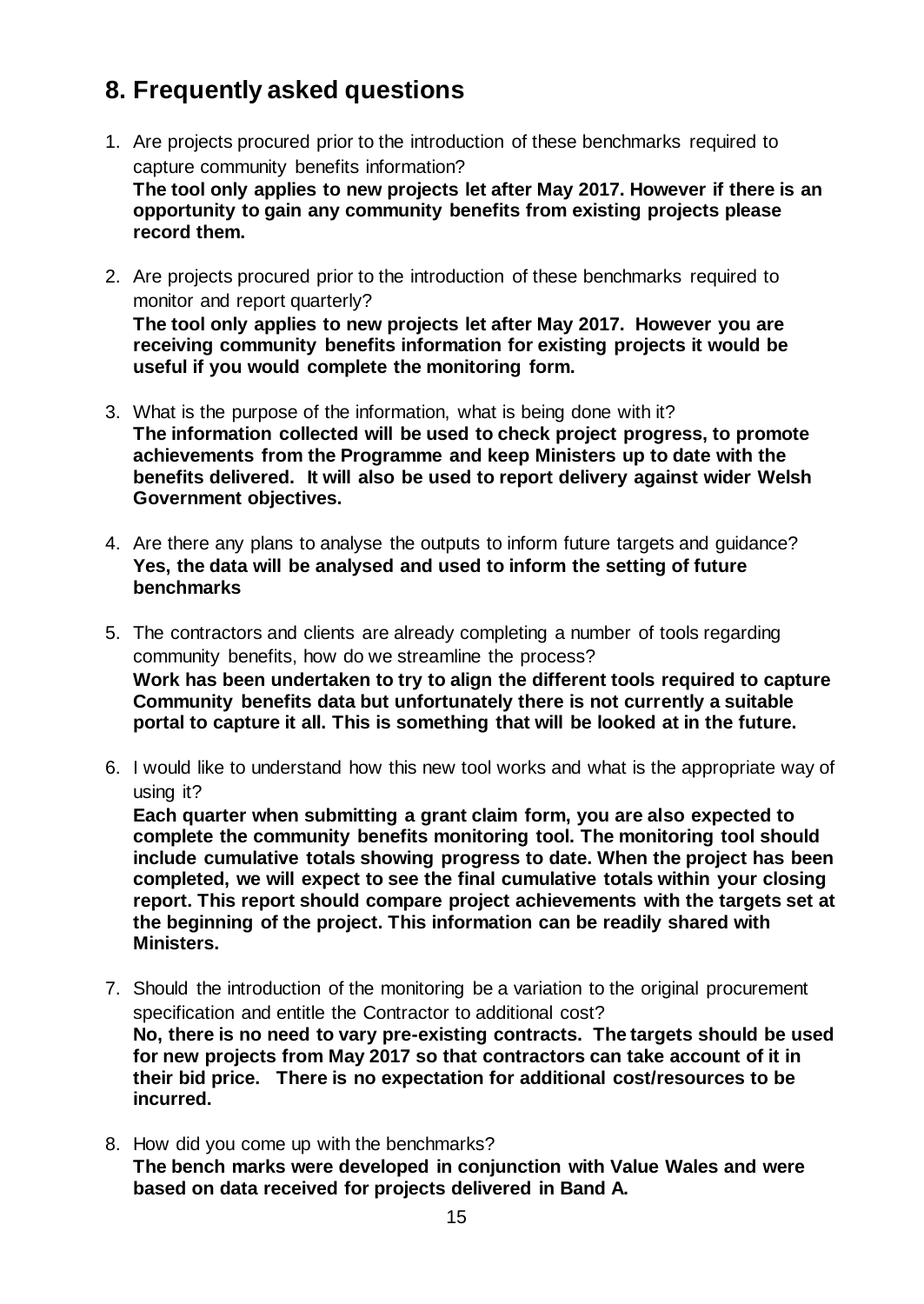- 9. If the project consists of a demolition, do you require the same benchmarks? **We take the nature of the project into consideration and would not expect to see the same bench marks for demolition as for a school development. We would, however, look for some community benefits to be achieved.**
- 10.If a Local Authority is struggling to meet benchmarks in one area, how much would Welsh Government expect to be provided in other areas by way of compensation? (For example if only one job will be created for a £ 3million project what alternative targets should be increased?)

**There is no set formula; we just look to get the best value for the investment. Each case will be considered on its merits.**

- 11. What happens if we are unable to meet the targets set? **We expect Local Authorities to reach at least our minimum benchmarks; Failure to reach at least the minimum benchmarks may affect our release of the retention monies.**
- 12. The majority of the projects in Band A were let prior to May 2017. It is not possible to go back to collect information we didn't request from the onset, Should we will send information collected for projects let prior to this date in the format we currently use?

**Yes. We need to achieve the best possible results from pre-let projects but appreciate that the results won't be in line with current requirements in many cases.**

- 13.Are there any plans to analyse the outputs to inform future targets and guidance? **Yes we will be keeping targets and guidance under review.**
- 14. The community benefits targets have changed since tender, will this affect anything? **TRT Targets are interchangeable between areas but the overall target applies. Any changes between different target areas need to be agreed with the 21st Century Schools team beforehand.**
- 15. Could you confirm what the consequences of under achievement are? **Welsh Government will try to be as flexible as possible. If you think that you might under achieve on any of your targets, please contact the 21st Century schools team and we can advise or revise agreements as necessary.**
- 16.Will you take into consideration these factors and will the team be allowed to 'balance' their outputs tapping into other areas? **This will need to be dealt with on a case by case basis, with agreement from the 21st Century Schools team.**
- 17.Would it be possible to have further training on community benefits monitoring tool? **We will be holding community benefits seminars for our delivery partners shortly.**
- 18.Guidance on what activities are acceptable for STEM hours?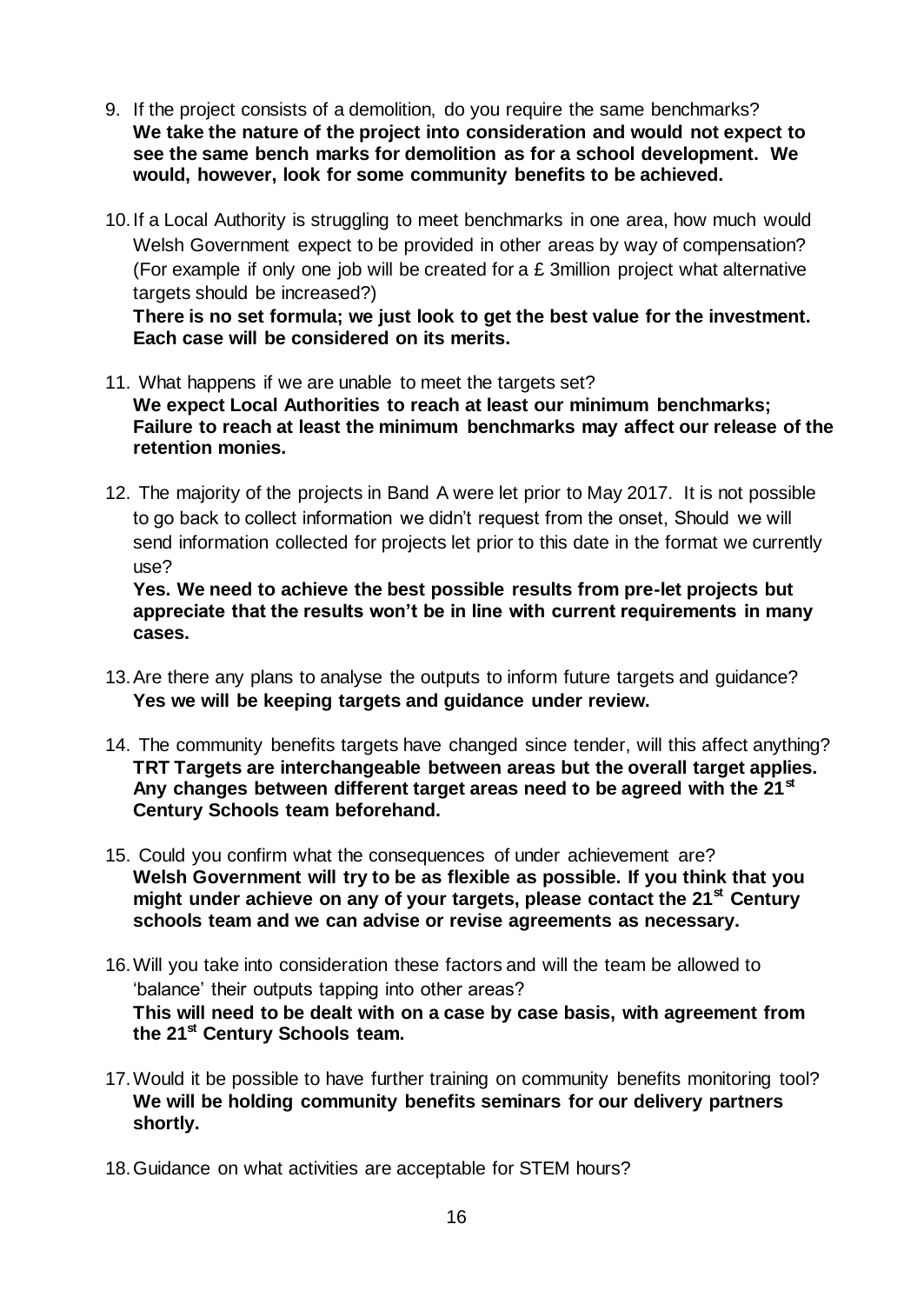**The activities for STEM hours do not need to be carried out only by the contractors. They can be led by the local authority or college's officers, for example architects or Engineers. An example of activities could be building challenge set by the Architect or Careers Fair for Secondary feeder schools arranged by the Local Authorities.** 

- 19.Contractors are struggling with the "staffing capacity and skill base" to run lessons and are asking if the teachers from the relevant schools would be able to run the class sessions and the contractors would be willing to help them in a supportive role? **Yes we are not expecting contractors to become teachers. We want them to support a lesson, for example measuring a playground for a maths lesson or inputting to an assembly on the dangers of construction sites (for example use of Ivor Goodsite)**
- 20.Why has the benchmark for STEM contractor hours been changed from 100 to 10? **We encourage our delivery partners to achieve as many hours as they possibly can. We have had feedback that some were not confident that they would achieve a target of 100 hours, so we took this feedback on board and reduced the benchmark to a minimum of 10 hours per £ million invested. However, many Local Authorities may achieve in excess of this benchmark and we would welcome this.**
- 21.How should we capture the community benefits information for the projects that fall between May 2017 – November 2017, if the target was set following the 100 contractor hours of STEM rather than the 10 hours? **Actual hours achieved should be recorded. It is important that you keep in**

**contact with us if you think you will be unable to achieve your targets set at the beginning of the project. When the closing report is submitted for the project you will need to note that the contractor hours target was revised following the issue of your agreement letter.**

22.Can we have the option to reduce the STEM targets for schemes that have already been let?

**Yes, this would be possible if you have set your set your targets for other sections at out minimum benchmarks. However, we would need to have details of which project you are referring rather than give an hypothetical answer, as you may already have had allowance made towards other targets because of increased STEM engagement.**

23.Do we reduce the interaction target in line with the STEM hours, i.e. 10 interactions per £M? (I'm guessing no if you count a school assembly of 50 pupils as 50 interactions but I would like clarity).

**No, the interactions would be per pupil, so we would still expect the target numbers of pupil interactions; it is only the contractor hours target that has changed.**

24.Will we have access to annual target data and case studies to benchmark our schemes and learn from others?